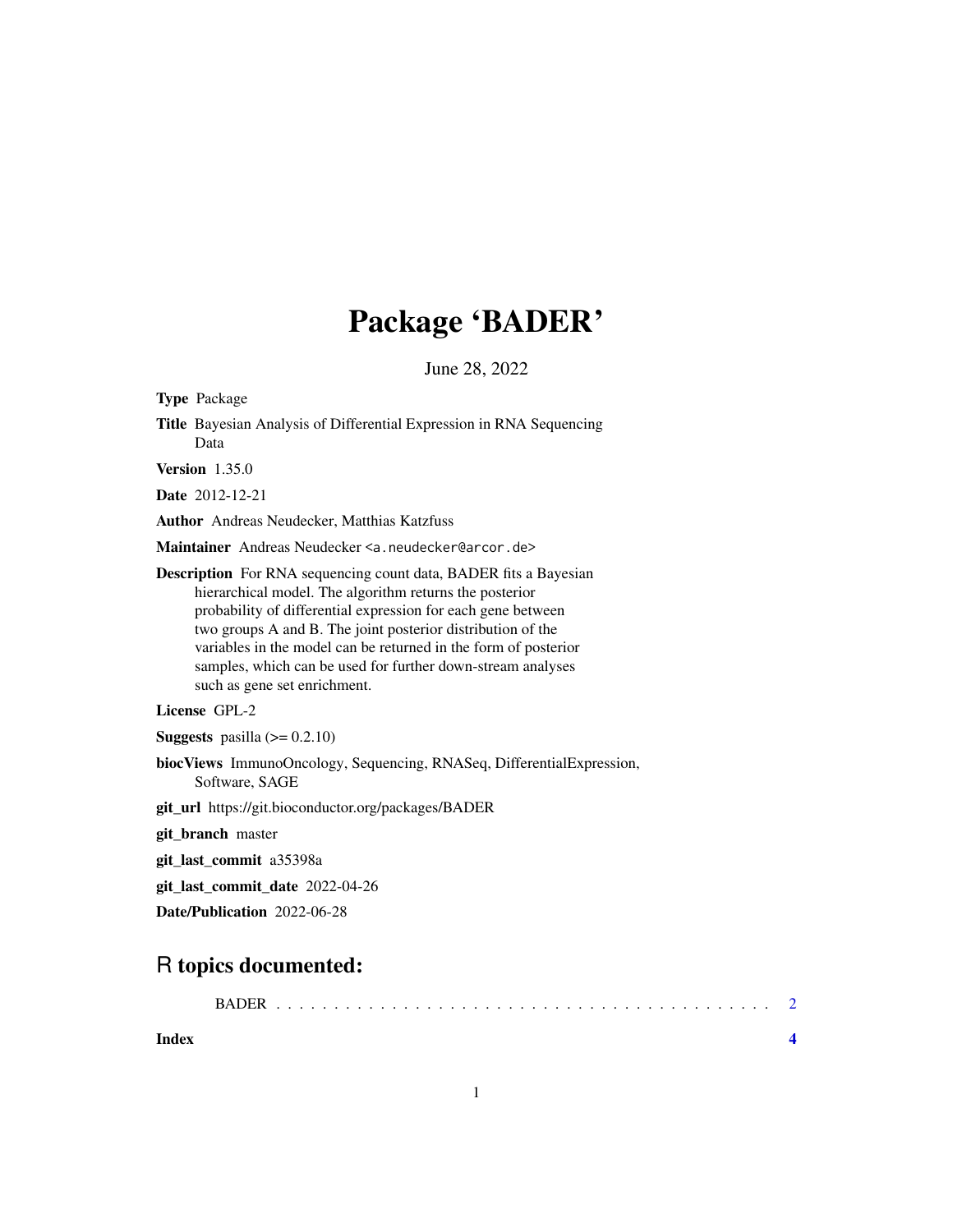<span id="page-1-0"></span>

#### Description

This function estimates the posterior distribution of various parameters regarding RNA Sequencing data. The most interesting parameter is the probability of differential expression (DE) between two groups A and B. But also estimates for the log mean and the log dispersion parameter of the underlying poisson - log-normal model can be returned.

#### Usage

```
BADER(x, design, sizeFactors = TRUE, start = NULL, burn = 1000, reps = 10000, printEvery = 100, saveEvery
```
#### Arguments

| m x n matrix: Every column should contain count data for a subject with m<br>genes or tags.                                                                            |
|------------------------------------------------------------------------------------------------------------------------------------------------------------------------|
| Factor specifying the samples' treatment groups. The first level of 'design' cor-<br>responds to the treatment group A, the second level to treatment group B          |
| boolean: Whether size factors should be estimated (TRUE) or all set to 1 (FALSE)                                                                                       |
| list containing start values for MCMC sampler                                                                                                                          |
| Number of burning in steps                                                                                                                                             |
| Number of repetions                                                                                                                                                    |
| After every print Every iteration the current step is being printed                                                                                                    |
| Every save Every-th step is saved for inference                                                                                                                        |
| Warming up time for Metropolis-Hastings                                                                                                                                |
| How much data should be returned? Returning all posterior distributions re-<br>quires large memory.                                                                    |
| • mode $= 0$ : Only posterior means are returned for every parameter<br>$\bullet$ mode = 1: Full posterior distribution for log fold change parameter is re-<br>turned |
|                                                                                                                                                                        |

• mode = 2: Posterior distibutions for the following parameters are returned: log fold change log mean and log dispersion

#### Value

A list with posterior distributions / posterior means

#### Author(s)

Andreas Neudecker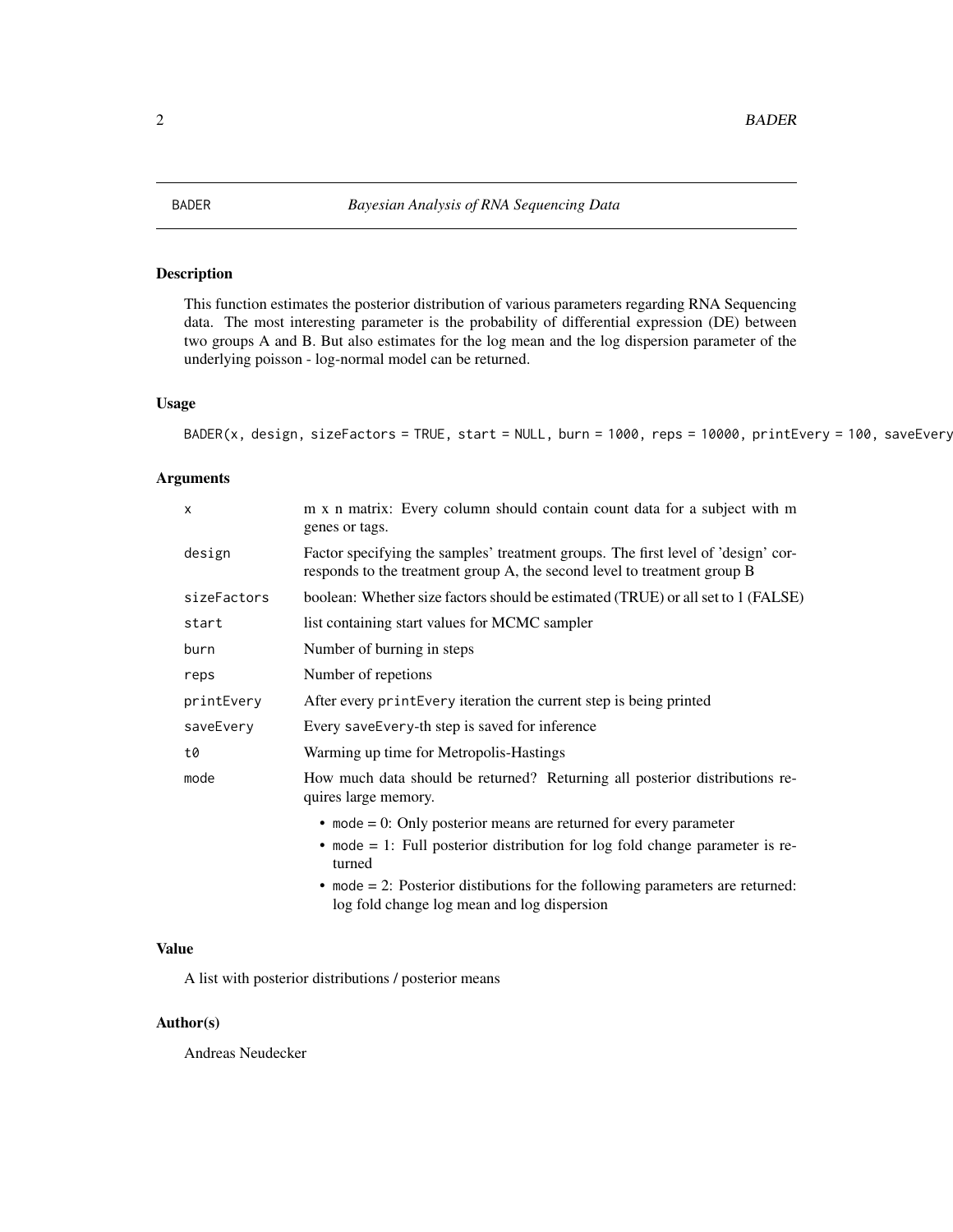#### BADER 3

#### Examples

```
set.seed(21)
## log mean expression
muA <- rnorm(100,4,1)
gam <- c(rnorm(10,0,2),rep(0,90))
mUB < - mUA + gam## log dispersion
alphaA <- alphaB <- rnorm(100, -2, 1)## count tables for treatment group a and b
kA <- t(matrix(rnbinom(300,mu=exp(muA),size=exp(-alphaA)),nrow=3,byrow=TRUE))
kB <- t(matrix(rnbinom(300,mu=exp(muB),size=exp(-alphaB)),nrow=3,byrow=TRUE))
x \leftarrow \text{cbind}(kA, kB)design <- factor(c("A","A","A","B","B","B"))
results <- BADER(x,design,burn=1000,reps=2000)
## Not run:
plot(results$diffProb,xlab="Index",ylab="posterior DE prob.")
```
## End(Not run)